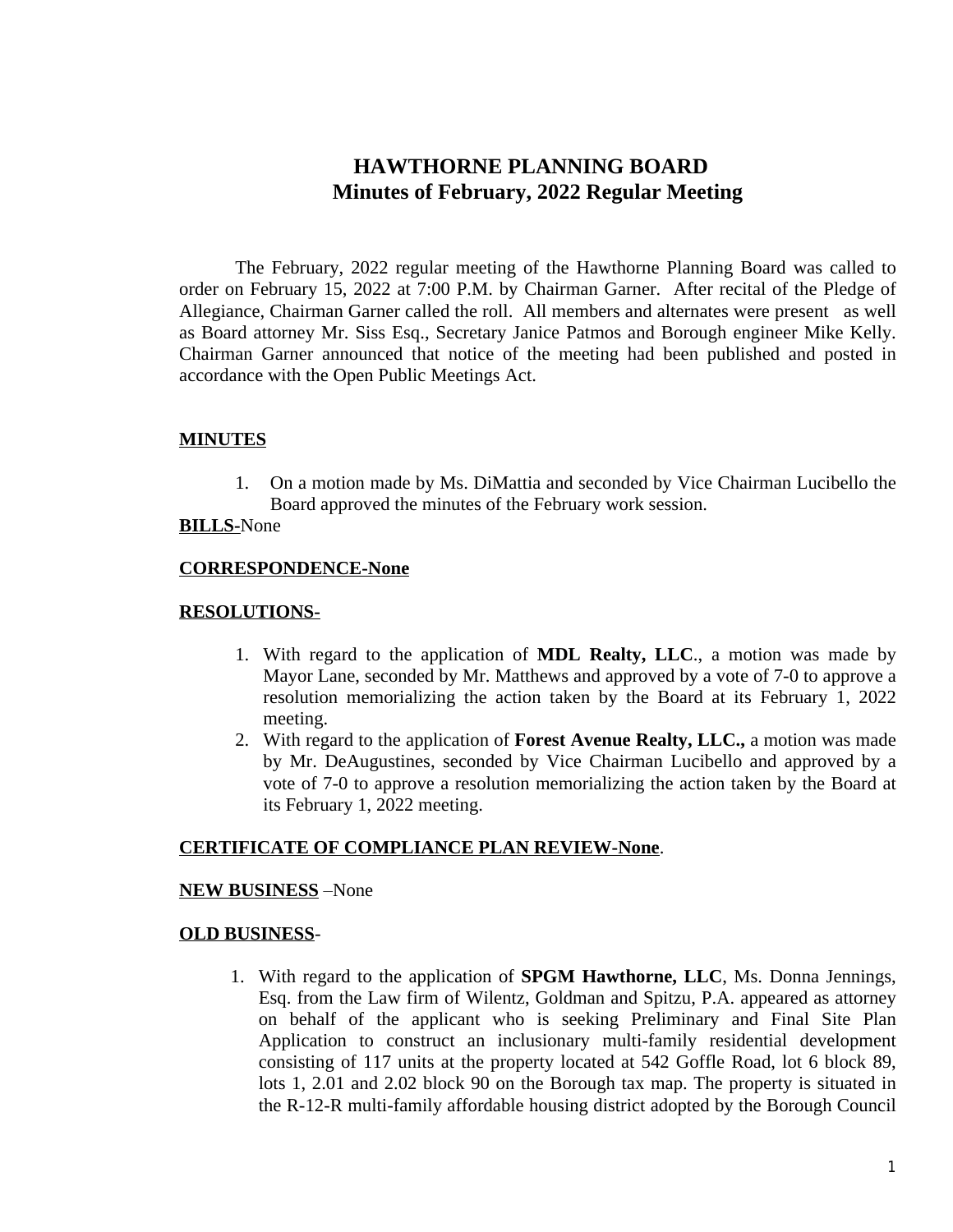on 6/2/21. The R-12-R district standards are consistent with the settlement agreement between the Borough Council and the Borough of Hawthorne Planning Board. and the applicant. The applicant proposes to construct 3 buildings each having 3 stories with ground floor parking, a total of 117 units. Consistent with the settlement agreement 17 units will be set aside for affordable units and the remaining 99 units will be market rate with 1 unit reserved for a site manager. No Variances are required, the only exception is the relief of the width of the proposed sidewalk. In support of the application the applicant will be calling 3 witness, Mr. Gerard Gesario, P.F. the professional site engineer, Fred Kincaid, AIA, the license architect and Besty Dolan the professional traffic engineer. As a matter of record keeping Ms. Jennings went over several reports and memorandums that were also in her possession.

Ms. Jennings called as her first witness Gerard Gesario, P.E., the applicant's site engineer. Based on his credentials, professional license and experience, he was offered and accepted as an expert witness. He indicated that the site plans submitted in support of the application were prepared under his supervision. He described the site and the area around the site with the Ariel exhibit marked as A1 which outlined the development. The combined 4 lots on this parcel is 6.3 acres and zoned for the applicants use. The property fronts Goffle Road and is surrounded by single family homes, a vacant dwelling on the site and trees on a steep slope. There will be 3 separate buildings, building A will have 36 units, building B will have 36 units and building C will have 45 units, 3 stories with ground level parking. The proposed access will be from Goffle Road with an emergency access from Lynack Road. They will be providing 231 parking spaces and will be addressing a car charger section. Mr. Gesario offered testimony on the proposed sidewalks, trash enclosures, recycling, snow removal, plantings, utilities, drainage and retaining walls. Mr. Gesario then concluded his presentation on behalf of the applicant

Borough engineer Michael Kelly then proceeded to question portions of Mr. Gesario testimony and go over specific concerns he also had. A brief discussion was held among the members of the Board. The hearing was then opened to the public for comment. Several residents came forth with question and concerns, which were addressed.

Ms. Jennings called as her next witness Mr. Fred Kincaid, AIA., the applicant's architect. Based on his credentials, professional license and experience, he was offered and accepted as an expert witness. He indicated that the plans submitted in support of the application were prepared under his supervision. He described the ground floor, parking plan of the buildings which will have 2 sets of stairs, trash and utility room, the elevator location and fitness room. The first floor will have 2- 1 bedroom units, 9-2 bedroom units, 2 of the units will be COAH units. The second floor will have 1- 1 bedroom unit, 10- 2 bedroom units, 1- 3 bedroom units, 2 of the units will be COAH units. The third floor will have 3- 1 bedroom units, 10- 2